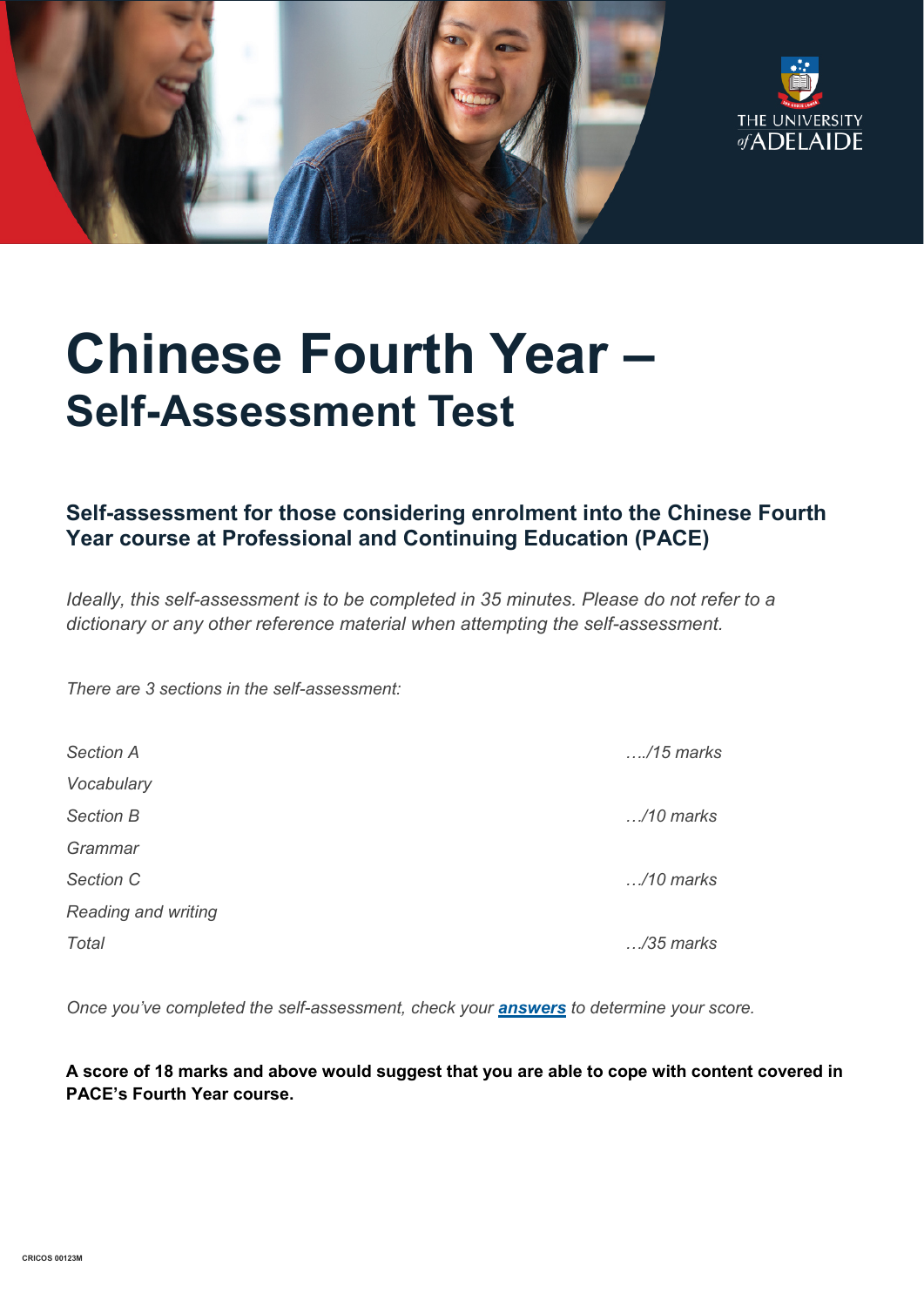

# **Section A: Vocabulary (15 Marks)**

*Provide Pinyin, tones and English meaning for the following characters (10 marks)*

| Characters | Pinyin and tones | English meaning |
|------------|------------------|-----------------|
| 1. 特别      |                  |                 |
| 2. 优美      |                  |                 |
| 3. 流利      |                  |                 |
| 4. 有时候     |                  |                 |
| 环培<br>5.   |                  |                 |

## *Match the characters with English (5 marks)*

| 1. 北边 | a) major, speciality |
|-------|----------------------|
| 2. 发现 | b) pollution         |
| 3. 污染 | c) trade             |
| 4. 专业 | d) north side        |
| 5. 贸易 | e) discover          |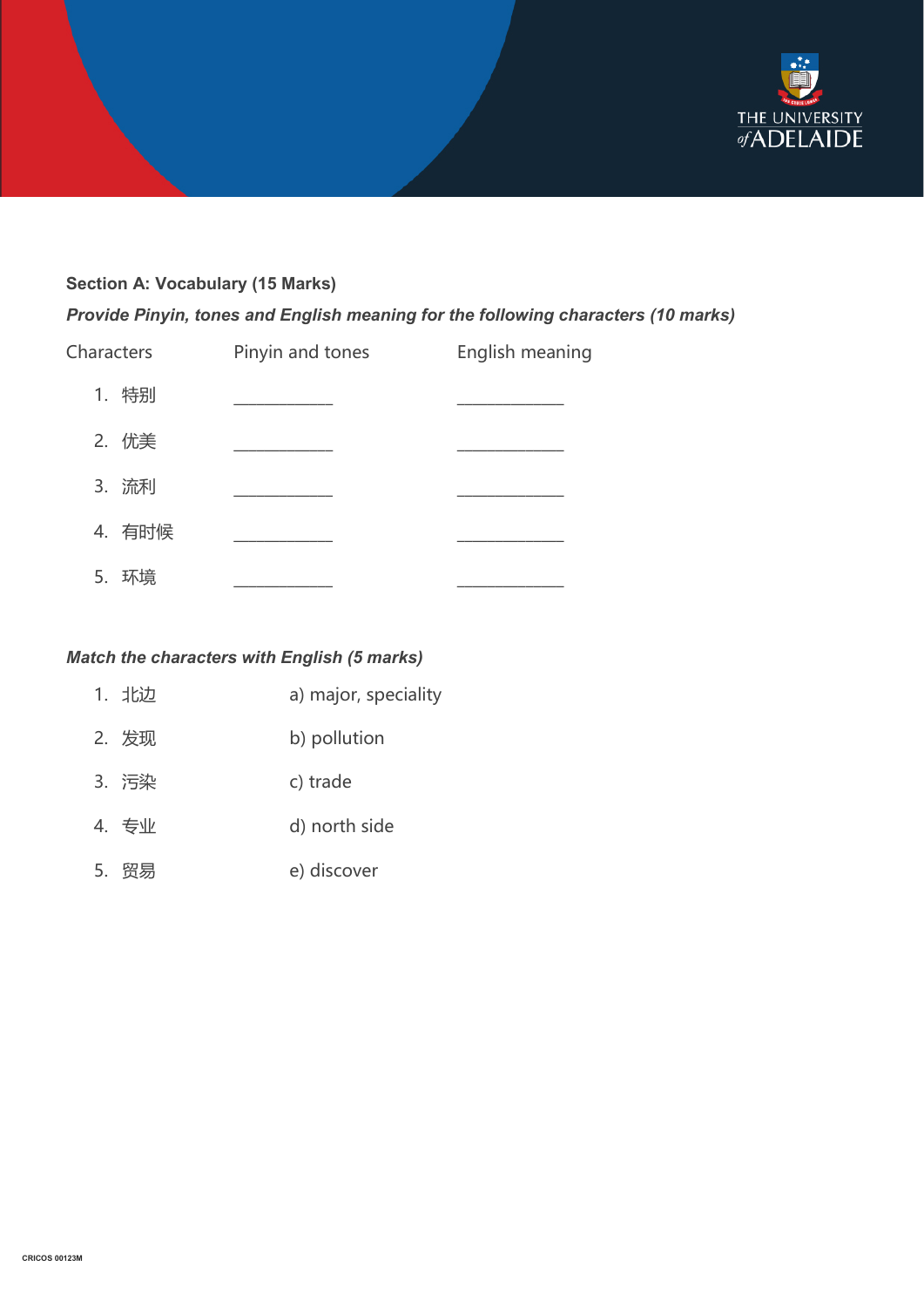

#### **Section B: Grammar (5 Marks)**

*State if the following sentences are grammatically true or false.*

| 1. 他今天下午运气坏透了。     | True or False |
|--------------------|---------------|
| 2. 我钱包把忘在座位上了。     | True or False |
| 3. 他建议我以后每天早上出去跑步。 | True or False |
| 4. 听说您的房子出租要。      | True or False |
| 5. 星期三火车的票已经卖完了。   | True or False |

#### **Section C: Reading and writing (10 Marks)**

### *Read the Chinese text and answer questions in language asked.*

Word list

省 shěngprovince 省会 provincial capital <sup>发</sup> fā 布 bù publish 作 zụò 者 zhě author chéngdū<br>成 都 Chengdu city 另 lì<u>n</u>gwài<br>另 外 in addition 博 bó 客 kè Blog 留 l<u>iú</u>yán yán<br>言 leave a message

**我的老家**

发布时间:2015-12-20 **作者**:四川帅哥

我的老家在**成都**。成都是四川**省**的**省会**。成都是一个非常漂亮的地方。成都的冬天比较冷,有时候温度是 三到五度。成都夏天特别热,有时候温度会达到35或37度。成都的春天和秋天非常好。天气很舒服,不冷 也不热,气温是16到26度。

成都的交通很方便,有公共汽车,地铁,出租车,自行车等等。成都很热闹,有很多商店和饭店。如果你 想去吃饭和买东西,成都非常方便。四川饭在中国和国外都很有名。**另外**,成都也有非常可爱的大熊猫。 欢迎你们去成都玩儿。如有问题,请在我的**博客留言**。